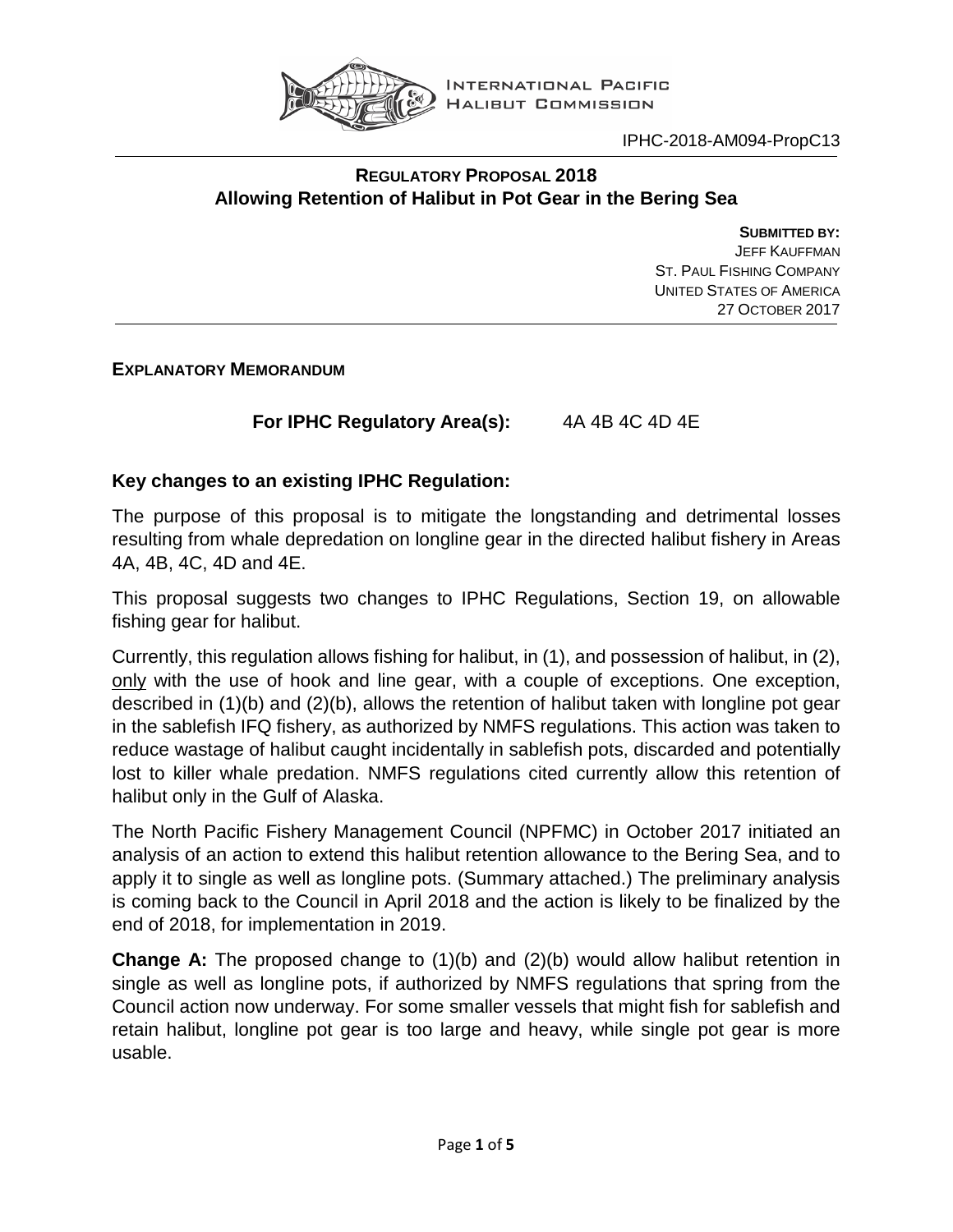

**Change B:** Harvesters of halibut with hook and line gear in both the Gulf of Alaska and the Bering Sea have severe problems with whale predation on their gear, reducing efficiency and increasing wastage. Use of pot gear would prevent whale predation.

The current analysis underway at the NPFMC, mentioned above, is for an action to allow retention of halibut in pots used in the IFQ sablefish fishery, but does not directly address retention of halibut in pots NOT being used in the IFQ sablefish fishery, more specifically, to allow the use of pots in the directed halibut fishery. The action – or a separate action – could potentially address, and result in, the direct retention of halibut in single and longline pots in the Bering Sea, as requested by stakeholders to combat whale predation. See the attached summary of the action from the Council Newsletter.

The proposed change to the first sentence of (1) and (2) would allow for direct use of pot gear for halibut fishing in the Bering Sea, when it is authorized by NMFS regulations.

## **Sectors affected:**

The commercial halibut harvesting sector would be positively affected by the proposed changes in regulation, made to prevent whale predation, reduce wastage and increase fishing efficiency.

Concerns from the commercial sector include potential gear conflict between hook and line gear and pot gear.

There are no known negative effects on other sectors.

### **SUGGESTED REGULATORY LANGUAGE**

The IPHC Regulations published in the Federal Register, Section 19, Fishing Gear, is amended as indicated, with the addition in (1) and (2) of the language underlined and in bold. The language change for gear marking requirements in (4) is indicated by strikethrough of the language to be removed, and bold and underlined language to be added.

(1) No person shall fish for halibut using any gear other than hook and line gear, **and longline and single pot gear, as authorized for Areas 4A, 4B, 4C, 4D and 4E, by NMFS regulations published at 50 CFR part 679.**

(a) except that vessels licensed to catch sablefish in Area 2B using sablefish trap gear as defined in the Condition of License can retain halibut caught as bycatch under regulations promulgated by DFO; or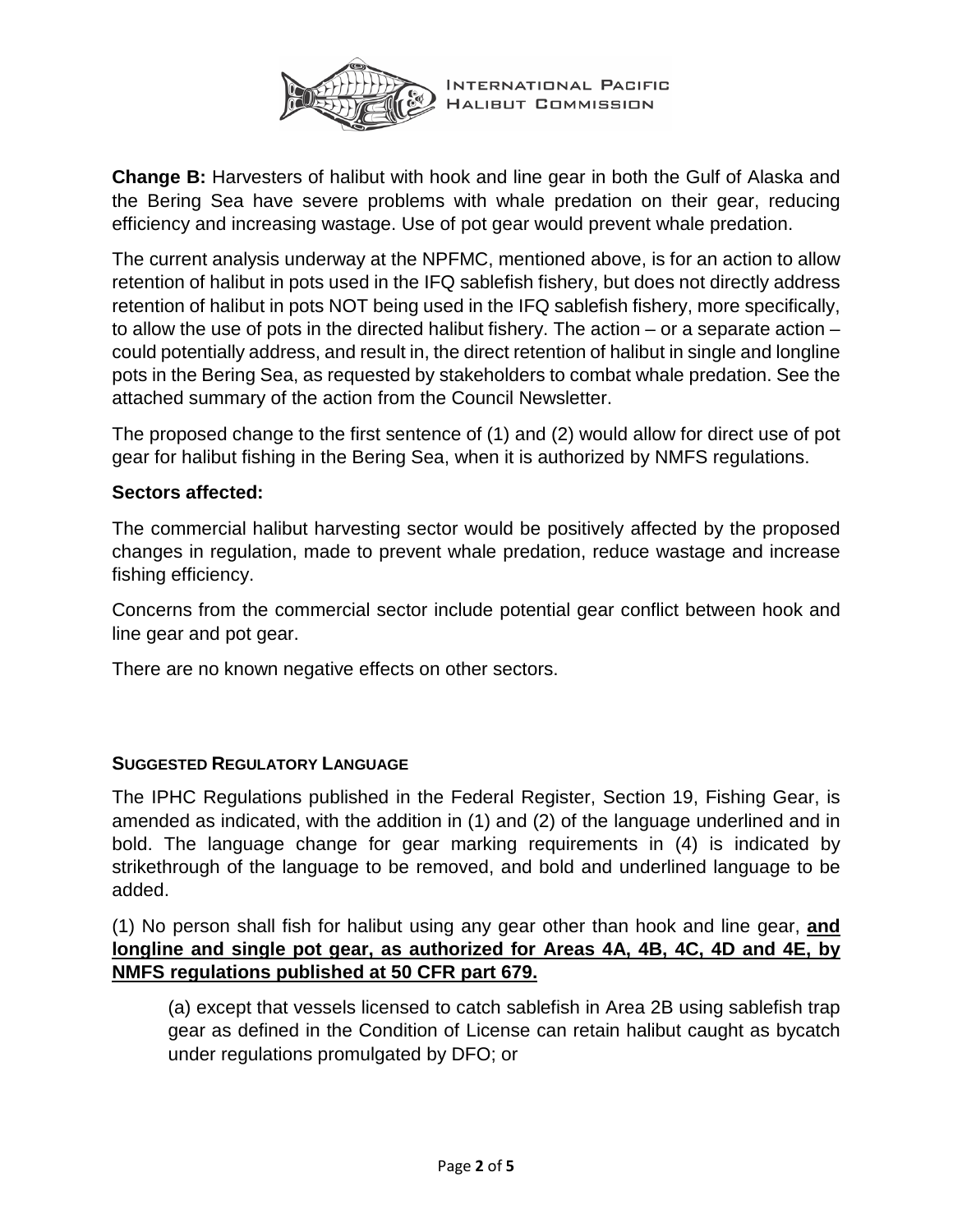

INTERNATIONAL PACIFIC **HALIBUT COMMISSION** 

(b) except that a person may retain halibut taken with longline **and single** pot gear in the sablefish IFQ fishery if such retention is authorized by NMFS regulations published at 50 CFR part 679.

(2) No person shall possess halibut taken with any gear other than hook and line gear, **and longline and single pot gear, as authorized for Areas 4A, 4B, 4C, 4D and 4E, by NMFS regulations published at 50 CFR part 679.**

(a) except that vessels licensed to catch sablefish in Area 2B using sablefish trap gear as defined by the Condition of License can retain halibut caught as bycatch under regulations promulgated by DFO; or

(b) except that a person may possess halibut taken with longline **and single pot** gear in the sablefish IFQ fishery if such possession is authorized by NMFS regulations published at 50 CFR part 679.

(3) No person shall possess halibut while on board a vessel carrying any trawl nets or fishing pots capable of catching halibut,

(a) except that in Areas 2C, 3A, 3B, 4A, 4B, 4C, 4D, or 4E, halibut heads, skin, entrails, bones or fins for use as bait may be possessed on board a vessel carrying pots capable of catching halibut, provided that a receipt documenting purchase or transfer of these halibut parts is on board the vessel; or

(b) except that in Areas 2C, 3A, 3B, 4A, 4B, 4C, 4D, or 4E, halibut may be possessed on board a vessel carrying pots capable of catching halibut, provided such possession is authorized by NMFS regulations published at 50 CFE part 679 as referenced in paragraphs (1) and (2) of this section; or (c) except that in Area 2B, halibut may be possessed on board a vessel carrying sablefish trap gear, provided such possession is authorized by the Condition of License regulations promulgated by DFO as referenced in paragraphs (1) and (2) of this section.

(4) All setline or skate **gear** marker buoys carried on board or used by any United States vessel used for halibut fishing shall be marked with one of the following:

(a) The vessel's State license number; or

(b) the vessel's registration number.

(5) The markings specified in paragraph (4) shall be in characters at least four inches in height and one-half inch in width in a contrasting color visible above the water and shall be maintained in legible condition.

(6) All setline or skate marker buoys carried on board or used by a Canadian vessel used for halibut fishing shall be: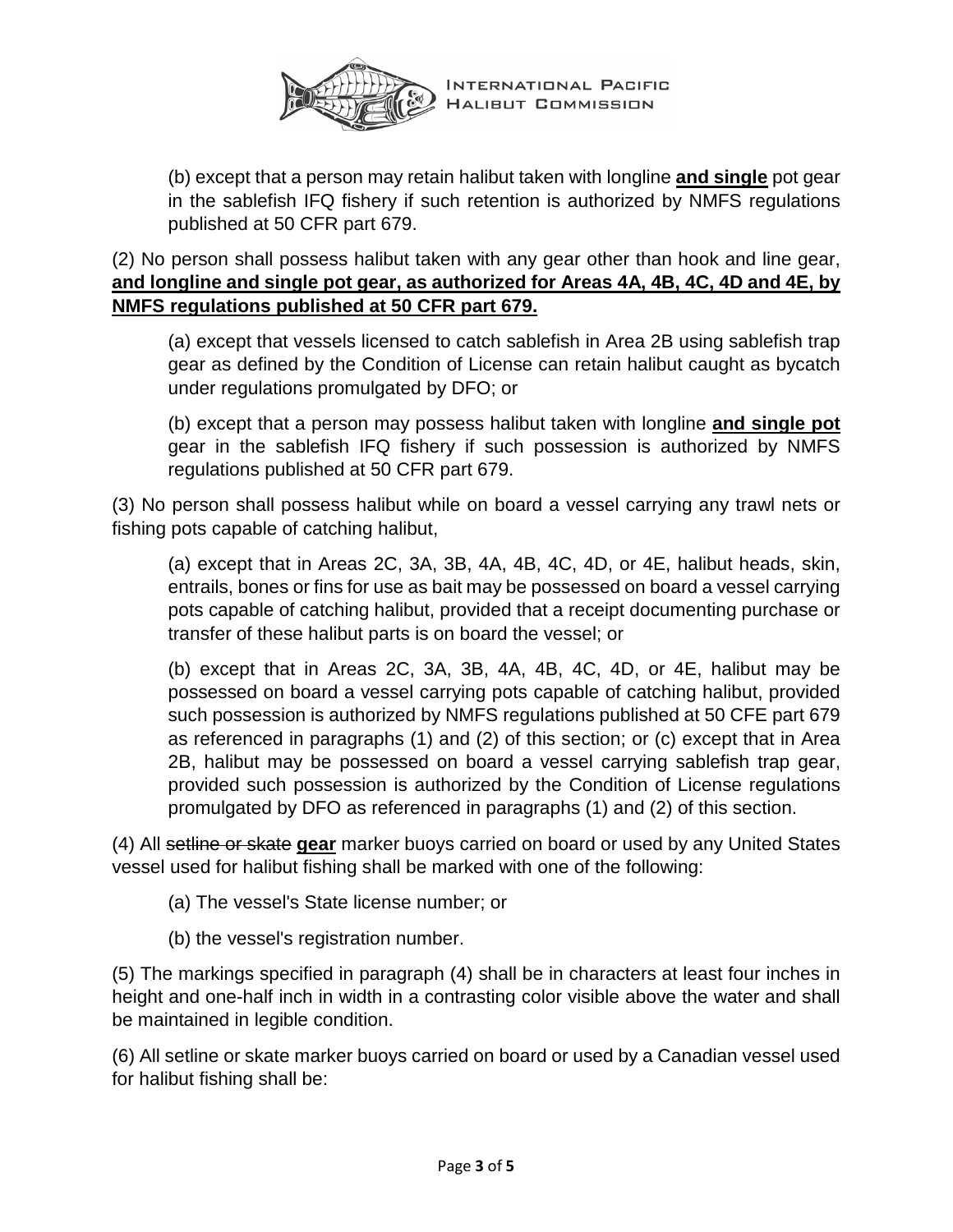

(a) Floating and visible on the surface of the water; and

(b) legibly marked with the identification plate number of the vessel engaged in commercial fishing from which that setline is being operated.

(7) No person on board a vessel used to fish for any species of fish anywhere in Area 2A during the 72-hour period immediately before the fishing period for the directed commercial fishery shall catch or possess halibut anywhere in those waters during that halibut fishing period unless, prior to the start of the halibut fishing period, the vessel has removed its gear from the water and has either:

- (a) Made a landing and completely offloaded its catch of other fish; or
- (b) submitted to a hold inspection by an authorized officer.

(8) No vessel used to fish for any species of fish anywhere in Area 2A during the 72-hour period immediately before the fishing period for the directed commercial fishery may be used to catch or possess halibut anywhere in those waters during that halibut fishing period unless, prior to the start of the halibut fishing period, the vessel has removed its gear from the water and has either:

- (a) Made a landing and completely offloaded its catch of other fish; or
- (b) submitted to a hold inspection by an authorized officer.

(9) No person on board a vessel from which setline gear was used to fish for any species of fish anywhere in Areas 2B, 2C, 3A, 3B, 4A, 4B, 4C, 4D, or 4E during the 72-hour period immediately before the opening of the halibut fishing season shall catch or possess halibut anywhere in those areas until the vessel has removed all of its setline gear from the water and has either:

- (a) Made a landing and completely offloaded its entire catch of other fish; or
- (b) submitted to a hold inspection by an authorized officer.

(10) No vessel from which setline gear was used to fish for any species of fish anywhere in Areas 2B, 2C, 3A, 3B, 4A, 4B, 4C, 4D, or 4E during the 72-hour period immediately before the opening of the halibut fishing season may be used to catch or possess halibut anywhere in those areas until the vessel has removed all of its setline gear from the water and has either:

- (a) Made a landing and completely offloaded its entire catch of other fish; or
- (b) submitted to a hold inspection by an authorized officer.